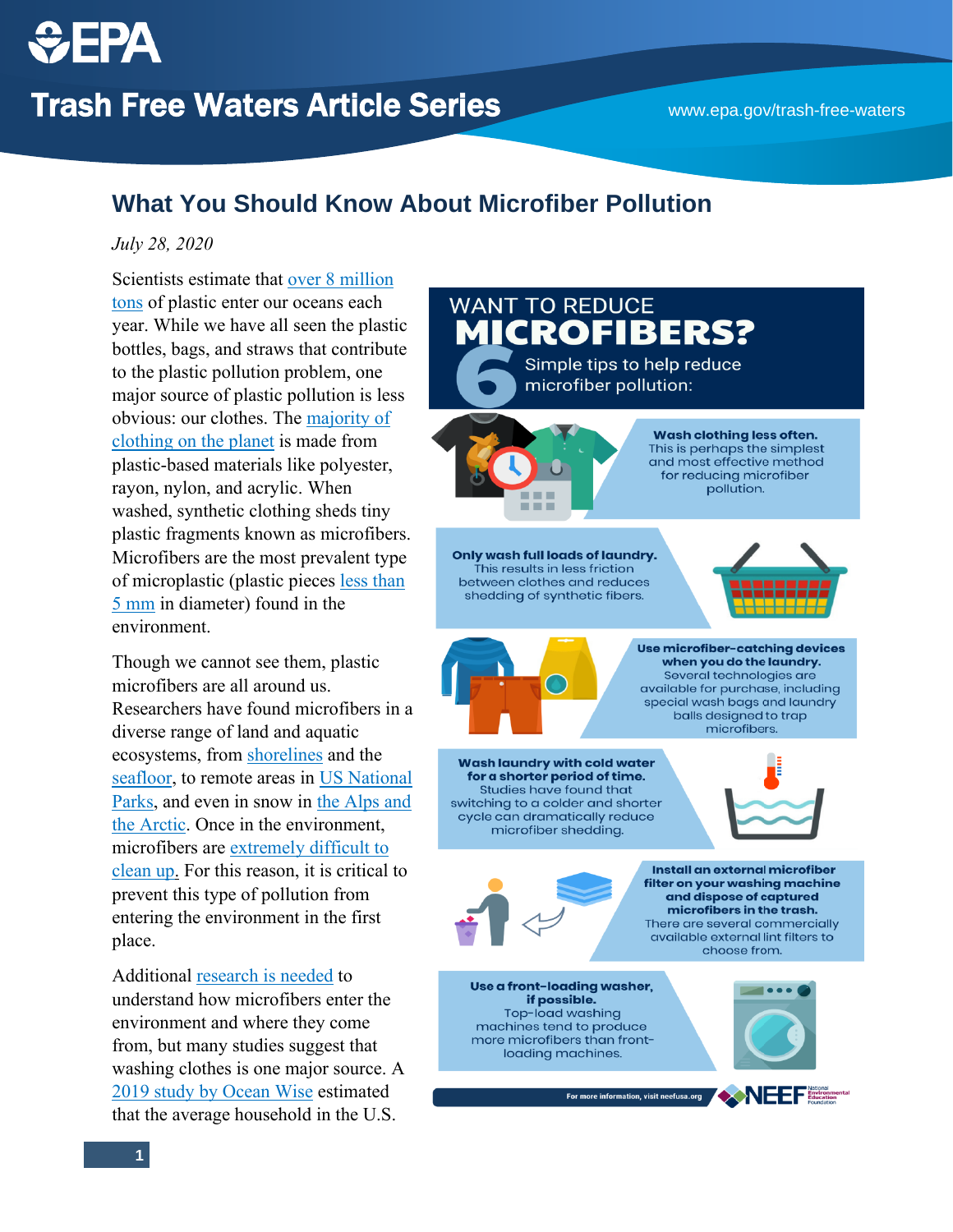and Canada releases 533 million microfibers – or 135 grams – of microfibers to wastewater treatment plants each year. Wastewater treatment plants filter out the [majority](https://www.sciencedirect.com/science/article/abs/pii/S0043135416300021?via%3Dihub) of microfibers, but because they are so small, some microfibers pass through the wastewater treatment systems, entering our waterways and oceans. The same Ocean Wise study estimated that the U.S. and Canada together release 878 tons of microfibers into the environment through treated wastewater.

Scientists are only beginning to understand the impacts that microfiber pollution may have on the environment and on humans. Microfibers can [harm the small aquatic organisms](https://www.sciencedirect.com/science/article/pii/S0269749116310533) that ingest them. Microfibers can also contain [toxic chemicals](https://rochmanlab.files.wordpress.com/2019/01/microfiber-policy-brief-2019.pdf) that are intentionally added to textiles during the manufacturing process or that [accumulate on plastic particles](https://www.epa.gov/trash-free-waters/toxicological-threats-plastic#pbts) in the ocean.

In 2017, marine biologist Dr. Richard Kirby was able to capture on film an arrow worm plankton encountering and ingesting a single microfiber. The fiber then became entangled within the plankton's digestive tract, blocking it. "When I saw it, I thought that here was something, visually, to convey to the public the problem of plastic in the sea," Kirby said in an [interview](https://www.bbc.com/news/science-environment-39217985)  [with BBC News](https://www.bbc.com/news/science-environment-39217985). "Plankton are the basic level of the marine food chain. All the plastics they eat are passed on."

Researchers have found plastic microfibers in a variety of the [fish and shellfish](https://www.nature.com/articles/srep14340) that people consume. Though scientific research has made it clear that [humans are exposed to microplastics](https://pubs.acs.org/doi/abs/10.1021/acs.est.9b01517) through the food we eat, the water we drink, and the air we breathe, we do not yet know what effects microplastics might have on our health. More research is needed to better understand the full set of risks posed by this pollutant.

## **What is Being Done to Stop Microfiber Pollution?**

As scientific research continues to expose the pervasiveness of microfibers in habitats and species around the world, concern about microfiber pollution is growing. Recognizing the magnitude of this problem, universities, nongovernmental organizations (NGOs), companies, and governemnts are working to find solutions.

Companies in the apparel industry have teamed up with NGOs and academics to conduct research [and testing](https://www.microfibreconsortium.com/about) that can help textile manufacturers and apparel companies produce garments that minimize microfiber shedding. The degree to which a garment sheds microfibers in the wash *Figure 1: Alison Kejci, Pixabay*

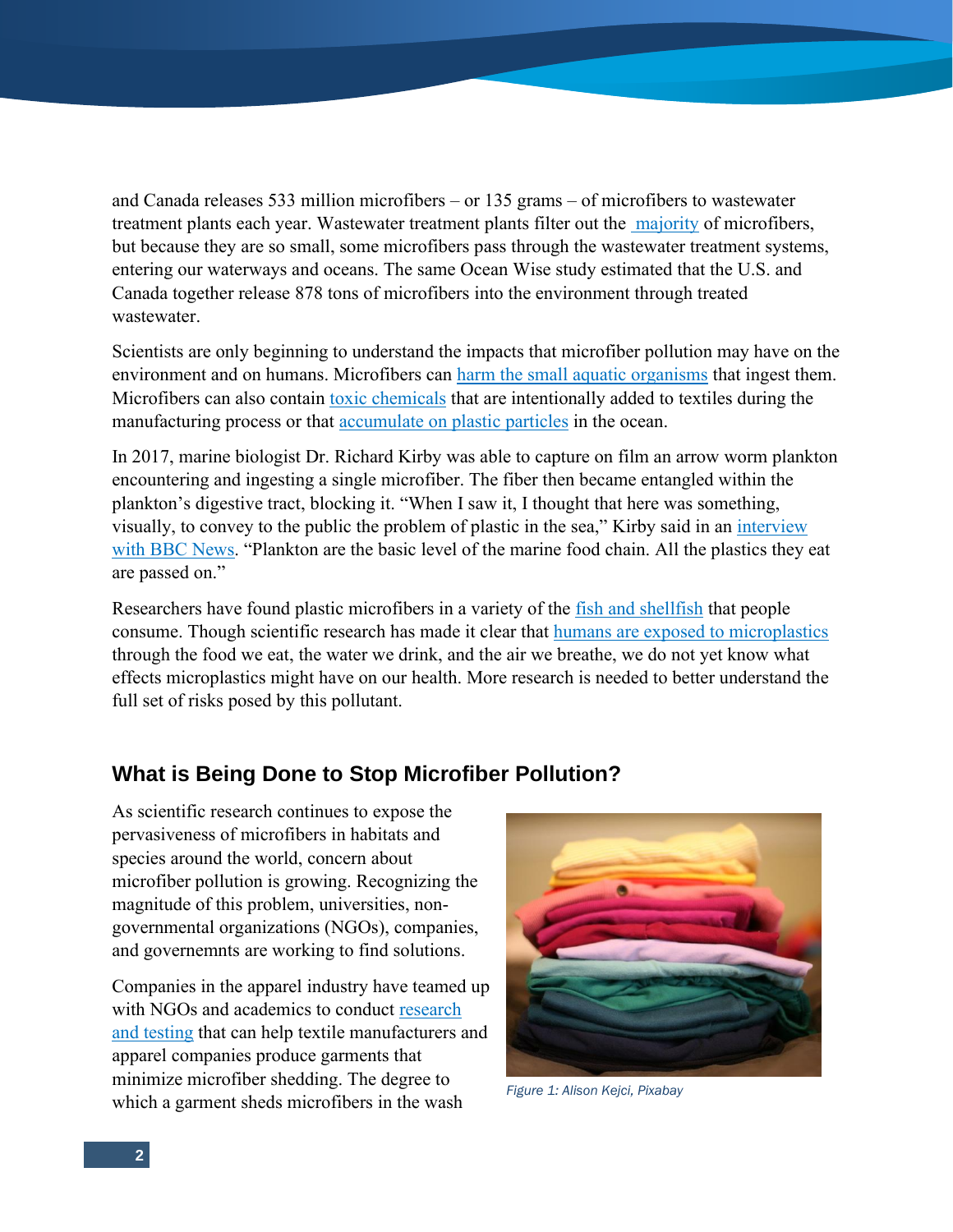depends on [a wide variety of factors](https://www.sciencedirect.com/science/article/abs/pii/S0025326X16307639), including the garment's age, construction, material type, and chemical finish. The complex nature of textile production makes research on microfiber shedding especially challenging.

While these efforts are important, it will likely take many years before research on microfiber shedding can lead to large-scale changes in the global production of textiles. With more and more microfibers accumulating in our waterways each day, one of the best solutions may be trapping microfibers before they leave the household. Currently, most washing machines do not have built-in microfiber filters, though several global appliance manufacturers are developing them.

A few types of external microfiber filters are already available for purchase. Consumers can attach these filters to their household washing machines and periodically dispose of the captured microfibers in the same way that they clean the lint screen in a dryer (in fact, "dryer lint" is just another term for microfibers). A [2018 study by the University of Toronto and Ocean](https://rochmanlab.files.wordpress.com/2019/01/mcilwraith-et-al.-2019.pdf)  [Conservancy](https://rochmanlab.files.wordpress.com/2019/01/mcilwraith-et-al.-2019.pdf) found that on average, one type of after-market washing machine filter captured 87% of the microfibers shed by fleece blankets in the wash. Consumers can also purchase



*Figure 2: External washing machine filter, www.Filtrol.net*

laundry balls and garment bags that are specially designed to capture microfibers in the wash. These external washing machine filters and fibercatching technologies provide an immediate and relatively effective way to stem the flow of microfibers into waterways.

France has [recently adopted a law](https://www.oceancleanwash.org/2020/02/france-is-leading-the-fight-against-plastic-microfibers/) that will require all new washing machines to have microfiber filters by 2025, making it the first country to put in place regulations to reduce the amount of microfiber pollution from laundry. Though several state governments [acknowledge](https://portal.ct.gov/DEEP/P2/Microfiber-Pollution) that microfibers are a problem, there are currently no state or federal regulations in the U.S. that specifically address the issue of microfiber pollution from laundry. However, if passed, a [bill in](https://leginfo.legislature.ca.gov/faces/billTextClient.xhtml?bill_id=201920200AB1952)  [the California State Legislature](https://leginfo.legislature.ca.gov/faces/billTextClient.xhtml?bill_id=201920200AB1952) would create a one-year pilot program to assess the effectiveness of microfiber filtration systems by installing and monitoring filters in 10 state-owned laundry facilities.